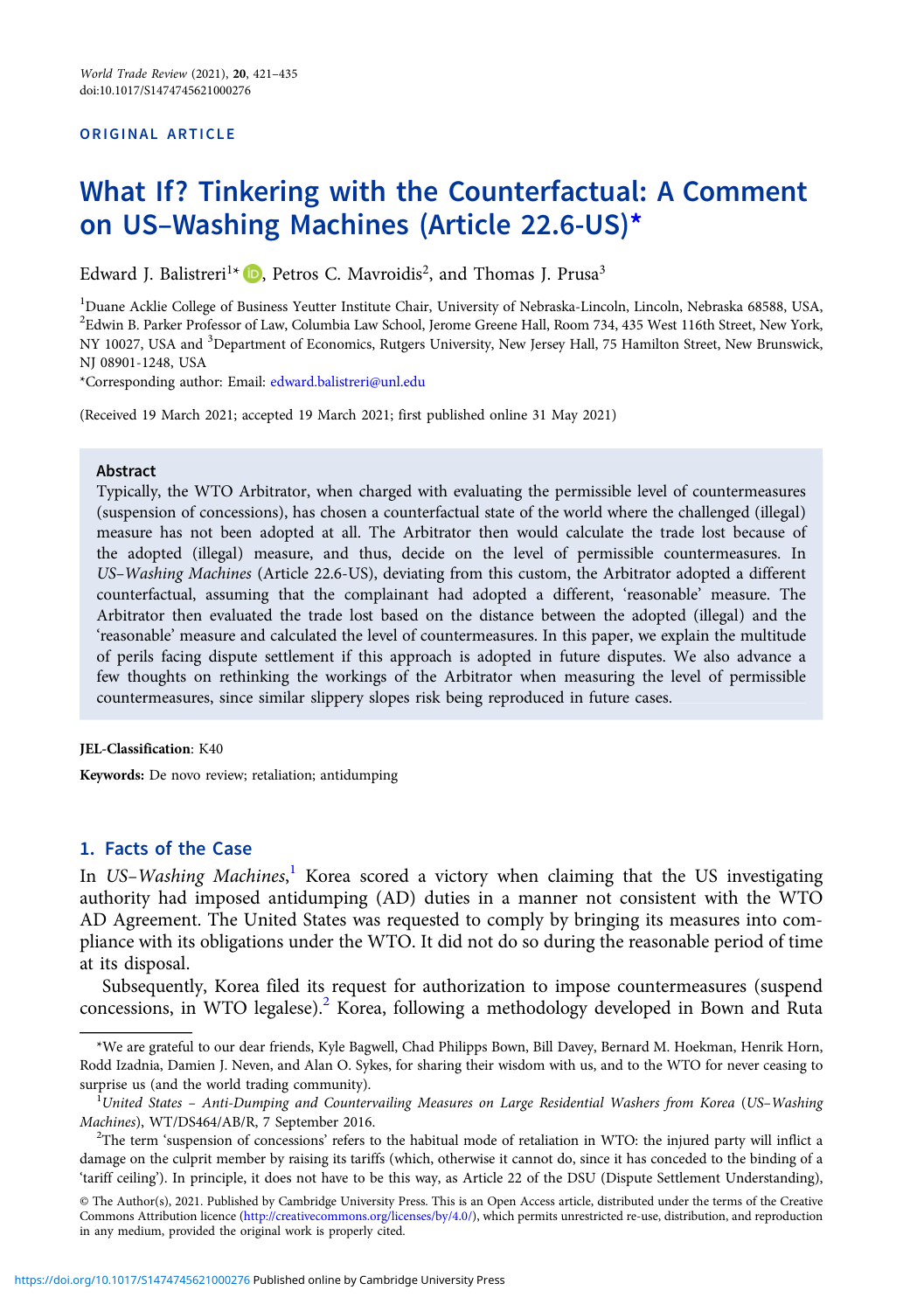[\(2010](#page-14-0)), estimated its damage in the remedy period to be \$711 million. (para. 1.4 of the report).<sup>3</sup> And if noncompliance continued, Korea proposed the value of countermeasures in future years to be calculated by adjusting that initial remedy value by the annual growth rate of the washing machine market in the United States. $4$  The US argued for an alternative approach based on an Armington elasticities model (para.  $3.63$ ).<sup>5</sup> The Arbitrator determined countermeasures of \$74.40 million.

The Arbitrator came to this determination by using a counterfactual which diverged from both the one that Korea had proposed and also the alternative one that the United States proposed. In Section 2 of this paper, we discuss the report, aiming to shed light on the choice of counterfactual. In Section [3,](#page-9-0) we explain why, in our view, this report sets a dangerous precedent, whereas in Section [4,](#page-12-0) we move to a more normative discussion aiming to provide some insurance policy against similar reports in the future. Section [5](#page-13-0) briefly recaps.

# 2. In the Shoes of the Arbitrator

The Arbitrator, typically composed of the original panel members, or, appointed by the Director-General when warranted, will decide on the level of nullification or impairment (N/I) (Article 22.6 of the DSU). In this dispute, the Arbitrator was composed of the original panel members. The original panel had been appointed by the Director-General, since the parties to the dispute could not agree on its composition.<sup>6</sup>

# 2.1 The Arbitrator's Mandate

The task of the Arbitrator is to come up with a dollar value, which, in its view at least, will observe the legislative guidance embedded in Article 22.4 of the DSU: equivalence between damage inflicted and permissible retaliation. At any rate, it cannot adjudicate a sum higher than what has been requested (even if, in its view, this sum falls short of the damage suffered). Case law, as reported in Bown and Brewster ([2017\)](#page-14-0), is clear on this score.

Unlike public international law, WTO case law has consistently held that damages are due from the end of the reasonable period within which the culprit should have complied, even if the illegal act had been committed years earlier. Decisions thus, by the WTO adjudicating bodies, do not have a declaratory but a constitutive effect of illegality.<sup>7</sup>

# 2.2 In a Bind Because We Live in a World of Recommendations

Article 19 of DSU distinguishes between panel (compulsory) recommendations, and (optional) suggestions. The former do not prejudge the implementing activities to be pursued. The latter

 $K$ orea made some additional requests, including a request to retaliate against the unlawful imposition of countervailing duties (CVDs). In this paper, we focus on the request with respect to illegally imposed AD duties. In doing that, we will be focusing on the crux of this report, namely, the appropriate counterfactual.

 $5$ The dollar value of the US' proposed remedy was redacted in the Arbitrator's Report.

 $6$ US–Washing Machines, WT/DS464/5 of 23 June 2014. We cannot know if the Director-General appointed one or more of the panelists, as the WTO documents contain no information to this effect. Any time the Director-General appoints at least one member of the panel, the panel is considered to have been appointed by him/her. <sup>7</sup>

 $7$ If it had been the other way around, damages would have to be paid from the moment the illegality was committed, as was the case in the GATT years (Mavroidis, [2000](#page-14-0)).

which regulates this issue, allows for suspension of concessions other than tariff concessions. In US-1916 Act (EC) (Article 22.6-EC), without explaining too much why, the Arbitrator practically closed the door to suspension of concessions other than tariff concessions. In EC-Bananas III (Article 22.6-EC), the Arbitrator, once again without explaining too much why, made cross-retaliation onerous. Bown and Brewster [\(2017\)](#page-14-0) provide an excellent survey of all cases involving evaluation of countermeasures, which have consistently taken the form of suspension of tariff concessions.

 ${}^{3}$ Decision by the Arbitrator, United States – Anti-Dumping and Countervailing Measures on Large Residential Washers from Korea - Recourse to Article 22.6 of the DSU by the United States, WT/DS464/ARB and Add.1, 8 February 2019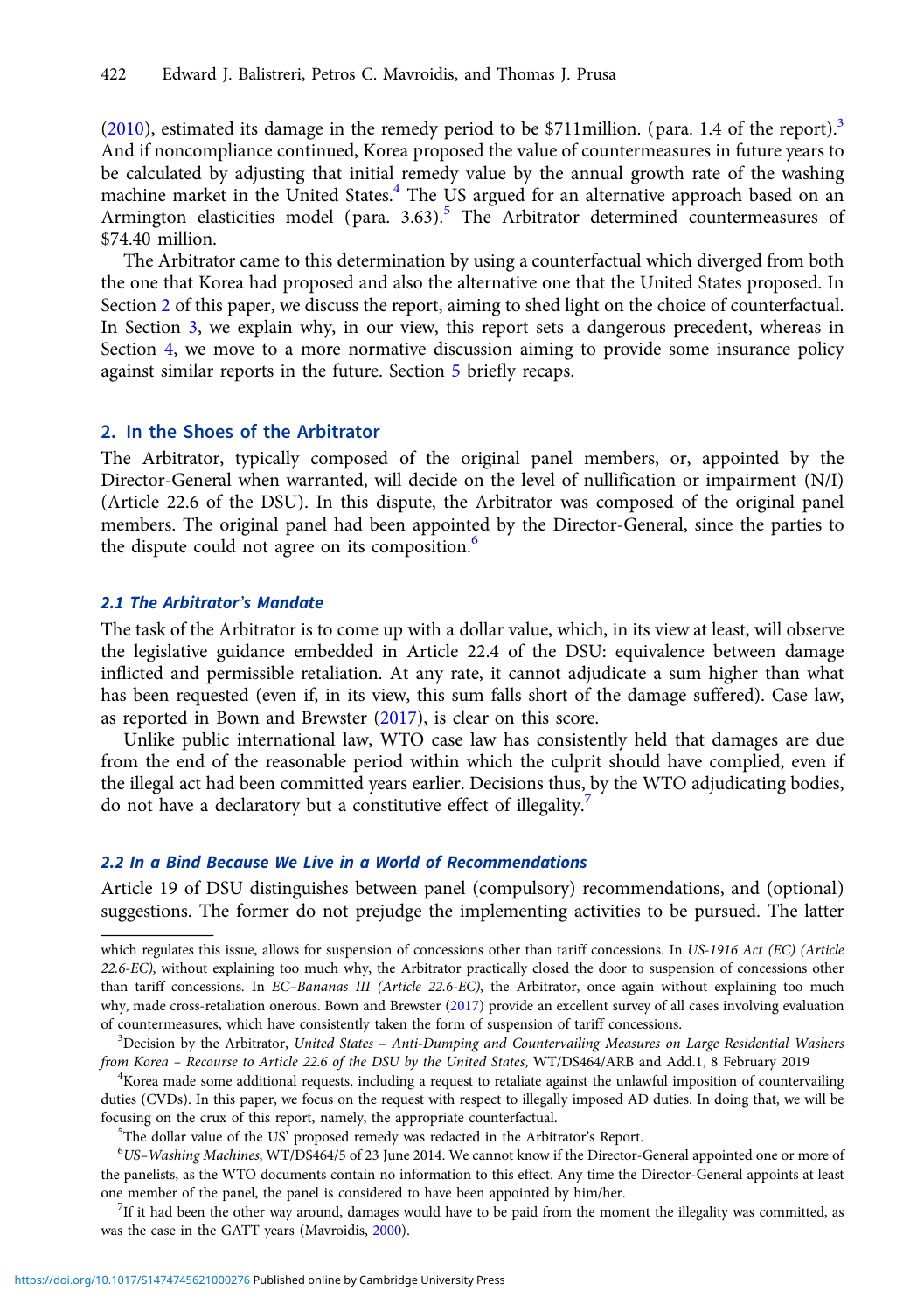do. The issuance of recommendation is compulsory, whereas suggestions are optional in two ways: panels do not have to issue them, even when requested to do so; members do not have to follow them, even when issued. Practice shows overwhelming preference for recommendations, and this case was no exception.<sup>8</sup>

The downside is that the Arbitrator must either accept the counterfactual proposed by one of the parties or construct the counterfactual itself. The issuance of a binding suggestion would have relegated this exercise to redundancy.

## 2.3 Measuring the Level of Retaliation

In what follows, we first discuss the manner in which the level of retaliation has been decided in prior practice, before turning to the decision in US–Washing Machines (Article 22.6-US).

## 2.3.1 Is a Counterfactual Necessary?

In para. 3.7, the Arbitrator mentions that, in the past, there were N/I proceedings where the level of retaliation had been calculated without recourse to a counterfactual. The Arbitrator, in footnote 42 of the report, lists nine disputes where counterfactuals were used.<sup>9</sup> That list omits three disputes adjudicated under Article 22.6: US–FSC (Article 22.6-US), US–Offset Act (Byrd Amendment) (Article 22.6-US), and US–1916 Act (Article 22.6-US). Yet in these three omitted disputes, a counterfactual was used.

In US–FSC, the question was how should the term 'appropriate' countermeasures be understood. The Arbitrator linked it to the level of subsidy paid, as the export subsidy involved therein was, by legislative fiat, illegal. Hence, in the Arbitrator's view, the damage was the amount of subsidy paid, and there was no need to discuss the issue any further.<sup>10</sup> Effectively, the counterfactual was based on the full removal of the subsidy.

In US–Offset Act (Byrd Amendment), the issue concerned future, quantified (and quantifiable) disbursements. The implicit counterfactual was a world where similar disbursements would not occur.

Similarly, in US-1916 Act the issue concerned future, quantified (and quantifiable) final judgments and settlements. Consequently, either explicitly or implicitly, in all 12 prior N/I proceedings the Arbitrator has always had recourse to a counterfactual in order to calculate the level of permissible retaliation.

# 2.3.2 Who Constructs the Counterfactual?

The law is silent on who constructs the counterfactual, as it simply mandates the Arbitrator to observe equivalence between damage and retaliation without any further guidance. In practice, the original complainant will propose a counterfactual. If accepted, then the Arbitrator will use it. For the original defendant to rebut the proposed counterfactual, it must, not only point to alternatives, but further demonstrate that:

the particular scenario identified by Antigua as the basis for its counterfactual is not such as to accurately reflect the level of nullification or impairment of benefits accruing to Antigua.<sup>11</sup>

<sup>&</sup>lt;sup>8</sup>Mavroidis ([2000](#page-14-0)) discusses the relevant case law with respect to all these issues.<br><sup>9</sup>EC-Bananas III (US) (Article 226-EC): EC-Harmanes (US) (Article 226-EC): C

<sup>&</sup>lt;sup>9</sup>EC-Bananas III (US) (Article 22.6-EC); EC-Hormones (US) (Article 22.6-EC); Canada-Aircraft Credits and Guarantees (Article 22.6-Canada); US–Offset Act (Byrd Amendment) (EC) (Article 22.6-US); US–Gambling (Article 22.6-US); US– Upland Cotton (Article 22.6-US I); US–Upland Cotton (Article 22.6-US II); US–COOL (Article 22.6-US); US–Tuna II (Mexico) (Article 22.6-US).<br><sup>10</sup>Case law on this score changed subsequently with US–Upland Cotton (Article 22.6-US), where a trade-effects approach

was adopted, and the level of retaliation was linked to the amount of injury suffered. Hence, since US–Upland Cotton (Article 22.6-US) recourse to a counterfactual became a necessity.  $11$ Ibid., para. 3.23.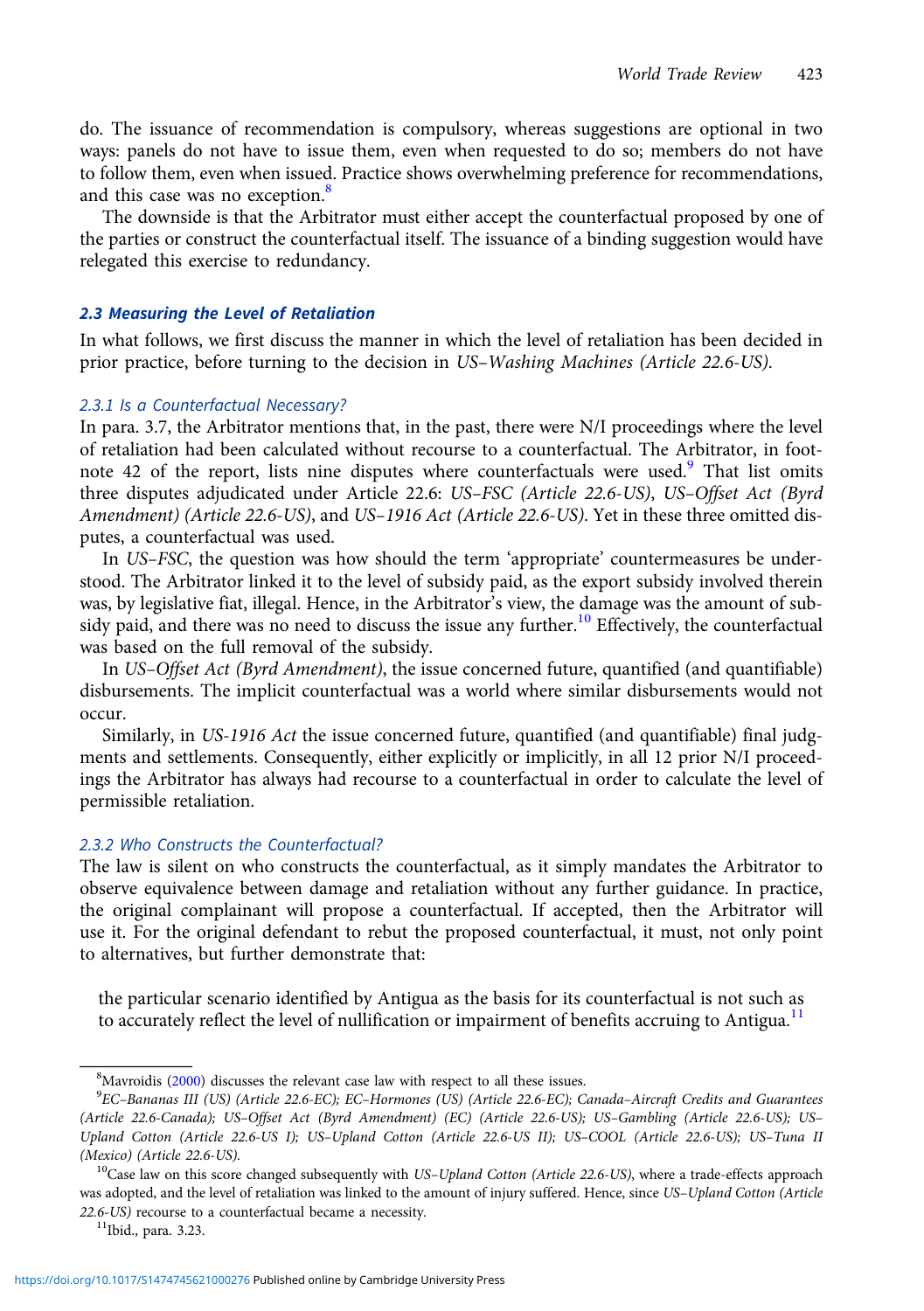If not persuaded by any counterfactual proposed by the parties, then the Arbitrator will construct its own. This is what happened in US–Washing Machines.

## 2.3.3 The Counterfactual Must Be Reasonable

Awards typically include the phrase that 'the counterfactual must be reasonable', or something to this effect.<sup>12</sup> The term 'reasonable' suggests discretion. In para. 3.9, the Arbitrator acknowledges as much, stating nonetheless that it cannot speculate as to what the likeliest counterfactual is. The counterfactual should be a plausible means to comply, which neither over- nor underestimates the level of retaliation.<sup>13</sup> There is, anyway, an upper bound: as already mentioned, it cannot lead to a sum beyond what has been requested (non ultra petita), and anyway not beyond and above the sum resulting from the quantification of the damage suffered (para. 3.11):

Accordingly, a counterfactual that results in suspension in excess of the benefits that are nullified or impaired by the WTO-inconsistent measures would not be plausible or reasonable.<sup>14</sup>

In para. 1.16, the Arbitrator confirms standing case law to the effect that the methodology when constructing the counterfactual is a matter of its own discretion.

#### 2.3.4 Past Practice

The counterfactual in a typical case, when recourse to a counterfactual is made, is a state of the world where the illegal measure does not exist, the illegal measure is removed or revoked. This has been the preferred scenario in all but three cases.

Of immediate interest to us are precisely the three cases where recourse to a 'reasonable' counterfactual was made. In these cases, the counterfactual was a world where another measure (other than the challenged) had been adopted, and not a world, where the illegal measure was simply considered inexistent.

In US – Section 110(5) Copyright Act, the EU claim was that the US authorities had not enforced intellectual property (IP) rights, depriving EU right-holders of their dues. The question was what the European Union could expect from the US in terms of enforcement. Strictly speaking, this was not an Arbitral Award issued under Article 22.6 of the DSU. Nevertheless, the function of the Arbitrator (established under Article 25 of the DSU) was akin to that of the Arbitrator operating under Article 22.6 of the DSU: the only question before it was the quantification of the amount of permissible retaliation, as there was no dispute between the parties that the illegality committed by the United States had not been withdrawn. The Arbitrator constructed a state of the world, where enforcement would depend on a cost–benefit analysis: the US authorities would enforce IP rights whenever costs of enforcement did not exceed the sum of royalties paid. They would cut their coat, in other words, according to the cloth (Grossman and Mavroidis, [2007](#page-14-0))

TRIPs (Trade-Related Intellectual Property Rights) is the only positive integration agreement in the WTO. Positive action is expected, and the only question was whether the European Union could reasonably expect that the US authorities enforce IP rights, even when the cost of enforcement activities exceeded the revenue from royalties, especially since non-enforcement in similar cases was non-discriminatory. The Arbitrator responded in the negative.

In EC-Bananas III (Article 22.6-EC),<sup>15</sup> the Arbitrator constructed a counterfactual in order to remedy the violation of Article XIII of GATT (allocation of quotas respecting historic shares),

<sup>&</sup>lt;sup>12</sup>Ibid., para. 3.30.<br><sup>13</sup>US-Gambling (Article 22.6-US), para.3.27.

 $14$ This is why the Arbitrator must first calculate the damage suffered. If the requested sum is below this sum, then it cannot decide a level of retaliation above the requested sum. If the requested sum is above and beyond the level of damage suffered, then the Arbitrator cannot decide on a sum above the level of the damage suffered.<br><sup>15</sup>European Communities – Regime for the Importation, Sale and Distribution of Bananas, WT/DS27;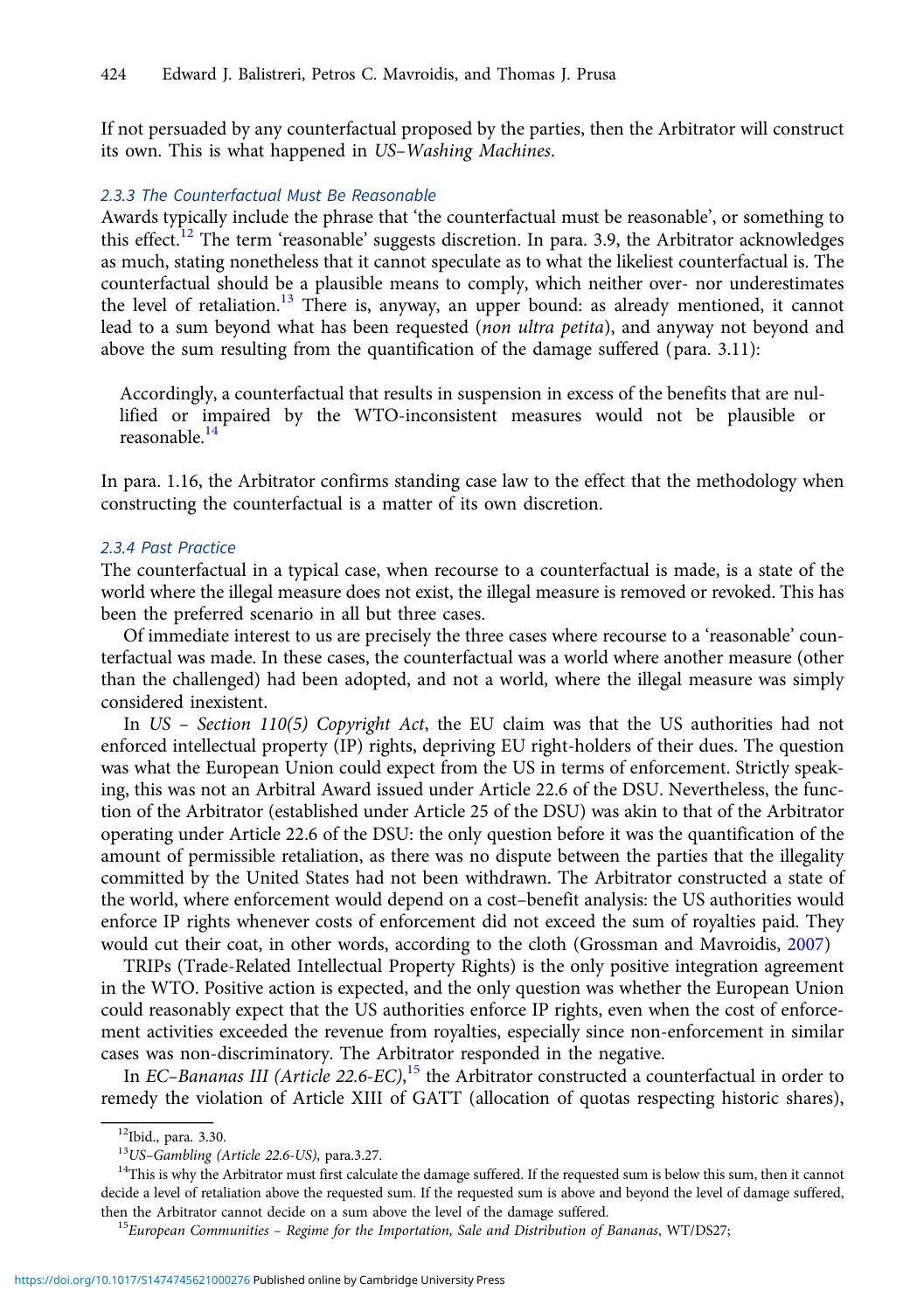which was not covered by the waiver in favour of EU imports of bananas of ACP origin.<sup>16</sup> In its view, a tariff quota regime, similar to the one proposed by the defendant but with a lower in-quota tariff was a reasonable counterfactual (paras. 7.1 et seq.). All that the Arbitrator did in this case was to differentiate the quota allocation.

In US-Gambling (Article 22.6-US),<sup>17</sup> the United States had justified its measures banning Internet gambling by invoking public order. The Appellate Body had found that the measures could not be justified, since the US statutes allowed Internet gambling through one measure, the Interstate Horsing Act (IHA). Nevertheless, only domestic suppliers could trade services under IHA. The Arbitrator, for reasons that are hard to understand, constructed a counterfactual, whereby the United States would have to open up IHA to foreign suppliers as well (paras. 3.57 et seq.).

This is a problematic counterfactual. First, as the dissenting opinion correctly pointed out (paras. 3.67 et seq.), what is the guarantee that the opening of one segment of the wider Internet gambling market suffices for the US measure to become legal? In fact, the intuitive response is that the suggested counterfactual is WTO inconsistent: the Arbitrator has artificially divided the Internet gambling market into two sub-markets, imposed openness in a small part of it, accepted total closure in the other, all in the name of avoiding discrimination. Discrimination though, is but one of the two legs to ensure conformity with Article XIV of GATS. The party invoking this provision must also show that the measure is necessary to protect public order. How is it ever necessary that public order, as invoked in this case, justifies the artificial division of the Internet gambling market? Second, one might legitimately question whether, when constructing a counterfactual other than in a world without the illegality present, the Arbitrator has in fact, ipso facto, exceeded its institutional mandate. We explain. All Arbitrators have consistently held that, under Article 22 of the DSU, they are required to provide a number, that is, the maximum extent of permissible retaliation. Their mandate does not extend to findings of (in)-consistency. This finding should have taken place at the compliance-panel stage. When assuming that the illegality has not been committed, they respect their mandate. All they do is calculate the damage by comparing the world with the measure found to be illegal, with a world where the challenged measure had not been adopted. When they construct any other counterfactual, they do not simply provide a number. They provide a number based on the assumption that their chosen counterfactual is WTO-consistent. What is the guarantee for that? And since arbitral awards under Article 22.6 are not appealable, no one can contest the legality of the chosen counterfactual.

With the exception of  $US$  – Section 110(5) Copyright Act, which is eminently defensible (because, under Article 25 of the DSU, the Arbitrator could, by virtue of the request by the parties to this effect, decide on the consistency of a reasonable counterfactual, and then calculate the amount of permissible retaliation), the other two, and especially the third case, raise more questions than answers. The argument in favour of the approach in the second case (the EC–Bananas dispute) is probably its endorsement by the defendant through its prior submissions (albeit at a different quota level). With this in mind, we turn to the discussion of US–Washing Machines.

# 2.3.5 Calculating the 'Reasonable' Counterfactual in US–Washing Machines

US–Washing Machines is the first Article 22.6 dispute involving WTO inconsistent antidumping and countervailing duties. Three key issues emerged:

- a) Does WTO consistency require termination of the order?
- b) If not, how does the Arbitrator calculate a 'reasonable' alternative WTO consistent duty level?
- c) Regardless of the answer to (a) and (b), how does the Arbitrator estimate the counterfactual value of trade in the remedy year (which occurs many years after the duty was initially imposed)?

<sup>&</sup>lt;sup>16</sup>ACP stands for Africa, Caribbean, and Pacific Group of States; in sum, the former colonies of EU member states. <sup>17</sup>United States - Measures Affecting the Cross-Border Supply of Gambling and Betting Services, WT/DS285.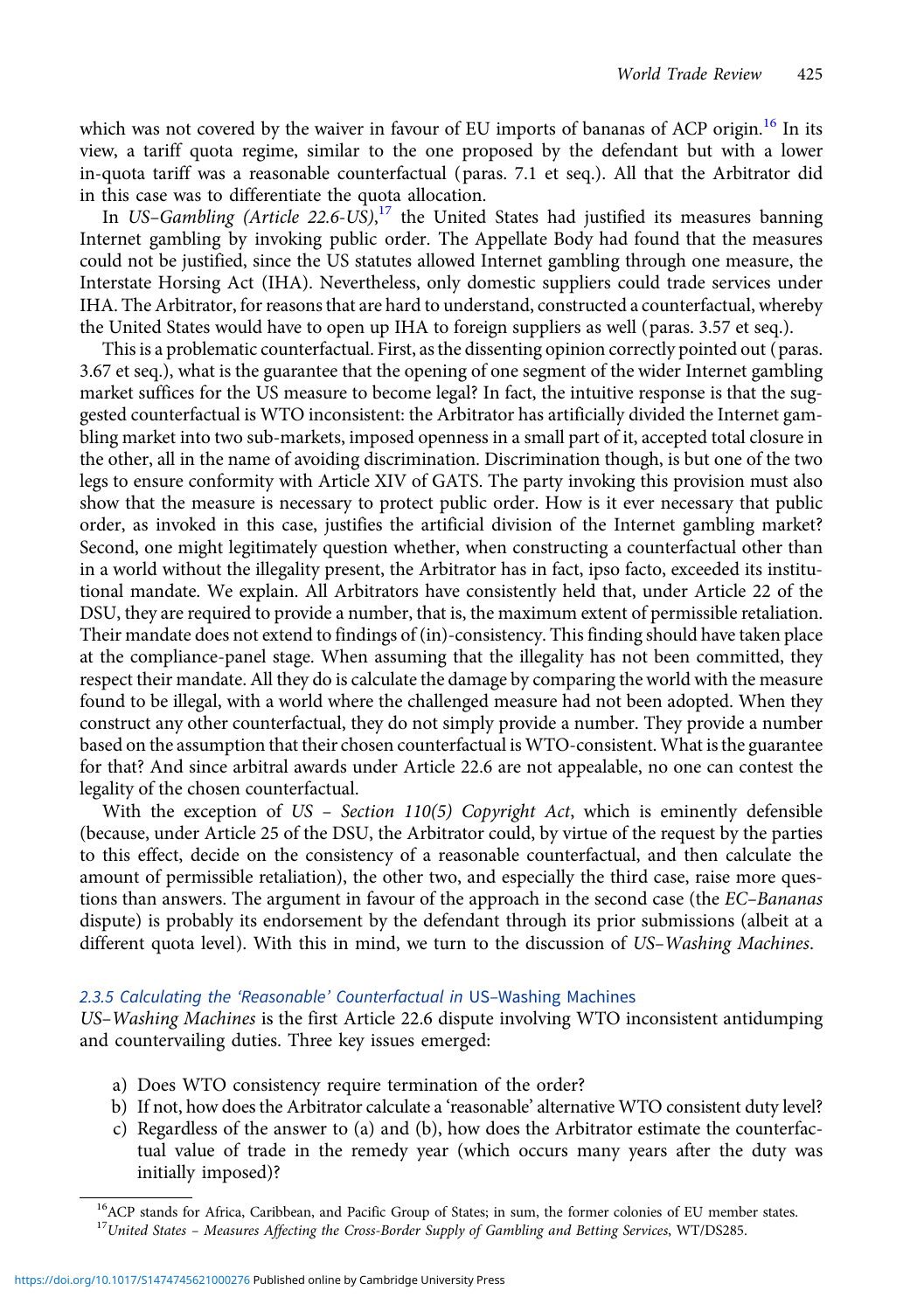In US–Washing Machines, the WTO inconsistent AD measure was the use of zeroing by the US when calculating the AD duties on Korean exporters. In paras. 3.20 et seq., the Arbitrator implies that AD duties would have been imposed even if zeroing had not been used. The Arbitrator goes so far as to state that Korea could not have reasonably expected its benefits under Article 2.4 of the AD to lead to termination of duties (para. 3.21). The Arbitrator thus, thwarted Korea's counterfactual (paras. 3.13 et seq.), which amounted to a state of the world where duties would never have been imposed.

Conversely, the United States had argued in favour of endorsing a reasonable counterfactual, e.g., another US AD measure. The Arbitrator effectively sided with the US proposal: instead of using W-T, it used W-W without zeroing.<sup>18</sup> The US investigating authority, the US Department of Commerce (USDOC), had used W-W during an administrative review of the margins, and then decided to privilege imposition of AD duties using  $W-T$ <sup>19</sup> Korea explicitly objected during the process to the use of W-W as alternative.

Still, the Arbitrator moved to construct a counterfactual using W-W (paras. 3.25 et seq.) and concluded that the AD duty for LG Electronics should be reduced from 13.02% to a [redacted] percent and for Samsung should be should be reduced from 9.29% to 0%. Importantly, these alternative 'WTO consistent' margins are directly reported in the SAS code used by the USDOC to compute the margins; the SAS code reports margins with and without zeroing under the two preferred calculation methods, W-W and T-T, before the USDOC decided to switch from W-W to W-T (para. 3.27). Neither the US nor Korea challenged the validity of the margins reported by the USDOC. Consequently, the Arbitrator did not have to produce the new WTO consistent margins on its own.

# 2.3.6 Measuring the Value of Lost Imports

We now discuss the difficult task of computing the counterfactual value of trade in the remedy year. The chief challenge for the Arbitrator is that only the actual value of imports in each year is observed. How can one determine what would have happened in the market 'but for' the WTO inconsistent policy?

We begin by discussing the short-run vs. long-run effects of duties. This is an important consideration given that (i) countries often delay bringing a case to the WTO and (ii) WTO dispute proceedings take several years (or longer) once the dispute is initiated. It can easily be the case that the remedy period in an Article 22.6 proceeding is a decade after the duties were initially imposed. In the US–Washing Machines dispute the remedy period was five years after the WTO inconsistent duties were originally imposed.

Both the economic models submitted (by Korea and the US) use short-run predictions to make inferences about the long-run impact. While the two models differ, the crucial difference involves the starting point for evaluating the impact. In the case of Korea, the starting point is the subject supplier's share of the US market immediately before the duty was levied. Then, based on work done by Bown and Ruta ([2010](#page-14-0)), Korea adjusts the pre-duty market share for expected price changes (due to the duty). Korea then applies the adjusted market share to the actual size of the US market in the remedy year as its estimate of what exports would have been without the duties. The clear assumption is that the short-run impact on market share is the relevant metric for assessing the longer-run effect.

<sup>&</sup>lt;sup>18</sup>W-W refers to the method where the weighted average of normal value is compared to the weighted average export price. T-T refers the method where the normal value of individual transactions is compared to export price of individual transactions as close in time as possible to the former. Finally, W-T, which was used in this case in the original investigation, refers to the method where the weighted average of normal value is compared to export price of individual transactions, see Mavroidis and Prusa ([2018](#page-14-0)). 19It is difficult to say whether the USDOC was influenced by political considerations as well in doing so. The US author-<br> $19$ It is difficult to say whether the USDOC was influenced by political consider

ities have been tinkering with zeroing, even though numerous WTO reports have outlawed it, as we recount in Mavroidis and Prusa [\(2018](#page-14-0)).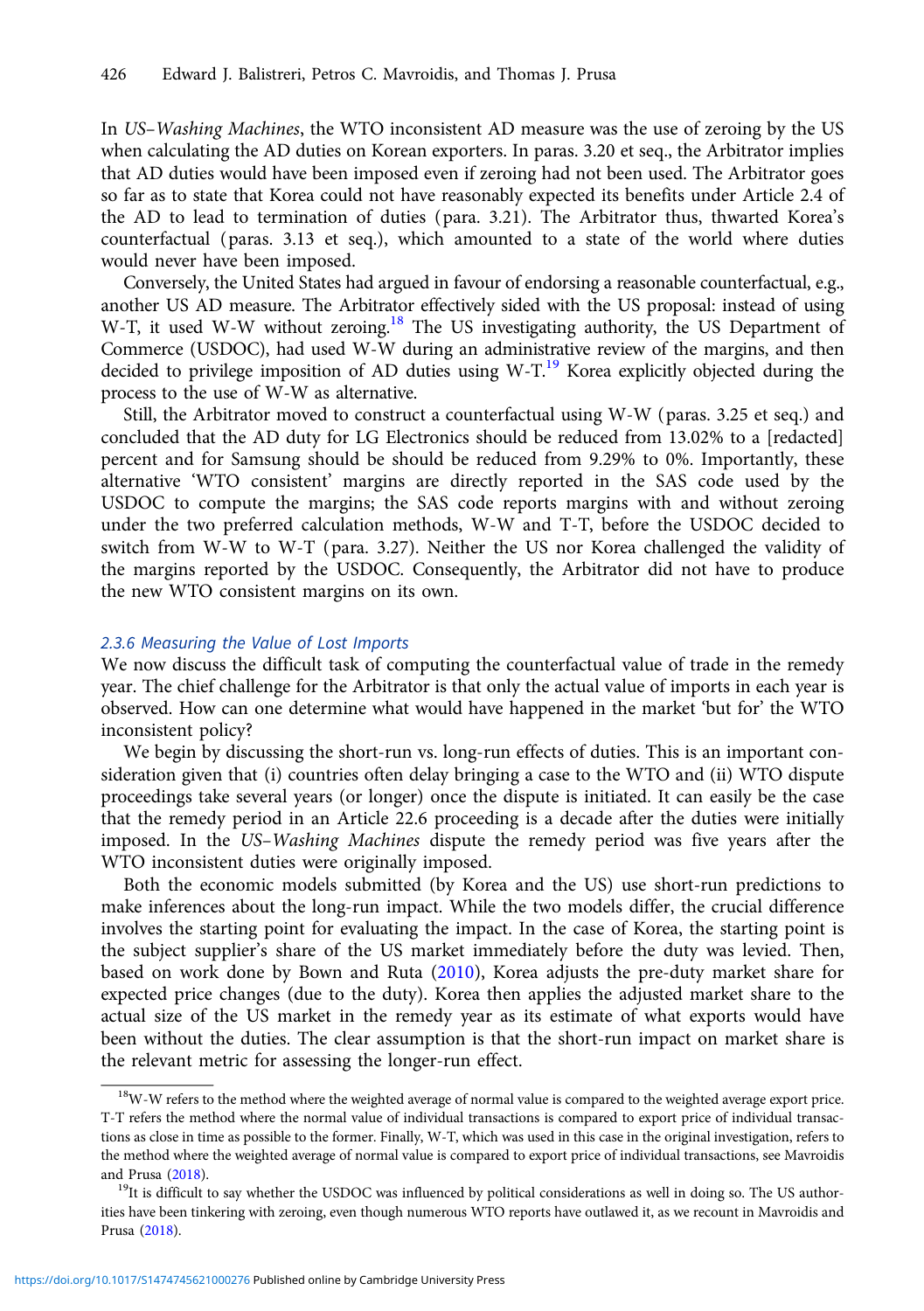The US proposed a more elaborate Armington elasticities model to assess the impact of the duty; the US model is quite similar to the style of models used by the US International Trade Commission (USITC) in its trade policy analysis for more than two decades. The Armington model allows washing machines from different sources to be imperfect substitutes for one another. The US' Armington model captures not just how the duties affect subject producers but also how domestic consumers and other producers supplying the product respond to the duty and in this respect it captures the broader impacts of the duties. However, perhaps the most critical aspect of the US approach is that the starting point for the US computations is the actual size of the US market in the remedy year, including the actual value of trade for all key suppliers, including subject imports. In effect, the US' position is that the only market information needed to compute N/I is the sales values in the remedy year. According to the US, using the remedy year market shares as the starting point, an Armington elasticities model can be used to predict the increase in subject supplier's sales if the duties were lower.

Both approaches are problematic. Korea assumes that market shares before the duties accurately predict market share in the remedy year. Effectively, Korea is assuming all subsequent market developments, including new entrants or any other advances that might alter the competitive position of the Korea vis-à-vis others, are a result of the duty. For Korea, the immediate short-run impact accurately captures the long-run impact. $20$ 

The US, on the other hand, argues the market shares in the remedy year are the rightful starting point for evaluating N/I. The problem with the US approach is most clearly seen in the case when (i) the WTO inconsistent duties are so large as to be preclusive (i.e., they drive subject suppliers out of the market) and (ii) the WTO consistent duties are small. In this scenario, the large WTO inconsistent duties will mean that the starting point for evaluating how a reduction in duty will benefit the subject country is a trade value near (or perhaps even) zero. As a result, the US approach will predict that lowering the duties will have a very small impact. This is because in an Armington model (with standard elasticity assumptions) starting from a very low trade value means the gains from compliance are inevitably small. $21$ 

For example, suppose due to the WTO inconsistent duties subject supply in the remedy year is small (say, \$100); the US' Armington model will inevitably predict a small N/I value since even if the model were to predict a large percentage increase in subject supply (say, 10,000%) the actual change in trade value will be tiny. In the limit, if subject trade were driven to zero by WTO inconsistent duties, an Armington model will predict the subject suppliers will remain at zero trade even if the duties are lowered. $22$ 

## 2.3.7 Using Armington Models to Calculate the Value of Lost Imports

The Armington elasticity model, as formulated by Francois and Hall ([1993\)](#page-14-0), is one of the most common techniques for measuring price and volume effects of a change in trade policy on each source country.<sup>23</sup> A typical Armington elasticity model is graphically depicted in for a case where there are three suppliers – domestically produced (denoted with the subscript  $d$ ), subject imports

 $20$ The Arbitrator also criticized the assumption that Korean and US washers were perfect substitutes.

<sup>&</sup>lt;sup>21</sup>The Armington model predicts a percentage change in import value, implying the new value is scaled from the starting value. Hence, starting from a trade value of zero will imply no net increase in imports (as zero times any percentage change is zero).<br><sup>22</sup>An alternative way to think about it is that the elasticities, which are critical to the performance of the Armington model,

are inappropriate at small import values. Most of the empirical evidence used to measure the elasticities relies on aggregated commodities with substantial and persistent import shares. These elasticities might perform reasonably for small price changes around a benchmark with significant import shares, as in the short run just after the WTO inconsistent duties are imposed. Upon arrival at the remedy year, however, these elasticities would be totally inappropriate. They would need to by scaled up (perhaps thousands of fold) in order to show that the elimination of the duties returns us to original market shares. In the case that subject imports are completely driven out of the market, no finite elasticity is sufficient.<br><sup>23</sup>The model is referred to as an Armington model based on the demand system, which differentiates prod

region/country of origin. This demand system was originally specified by Armington ([1969](#page-14-0)).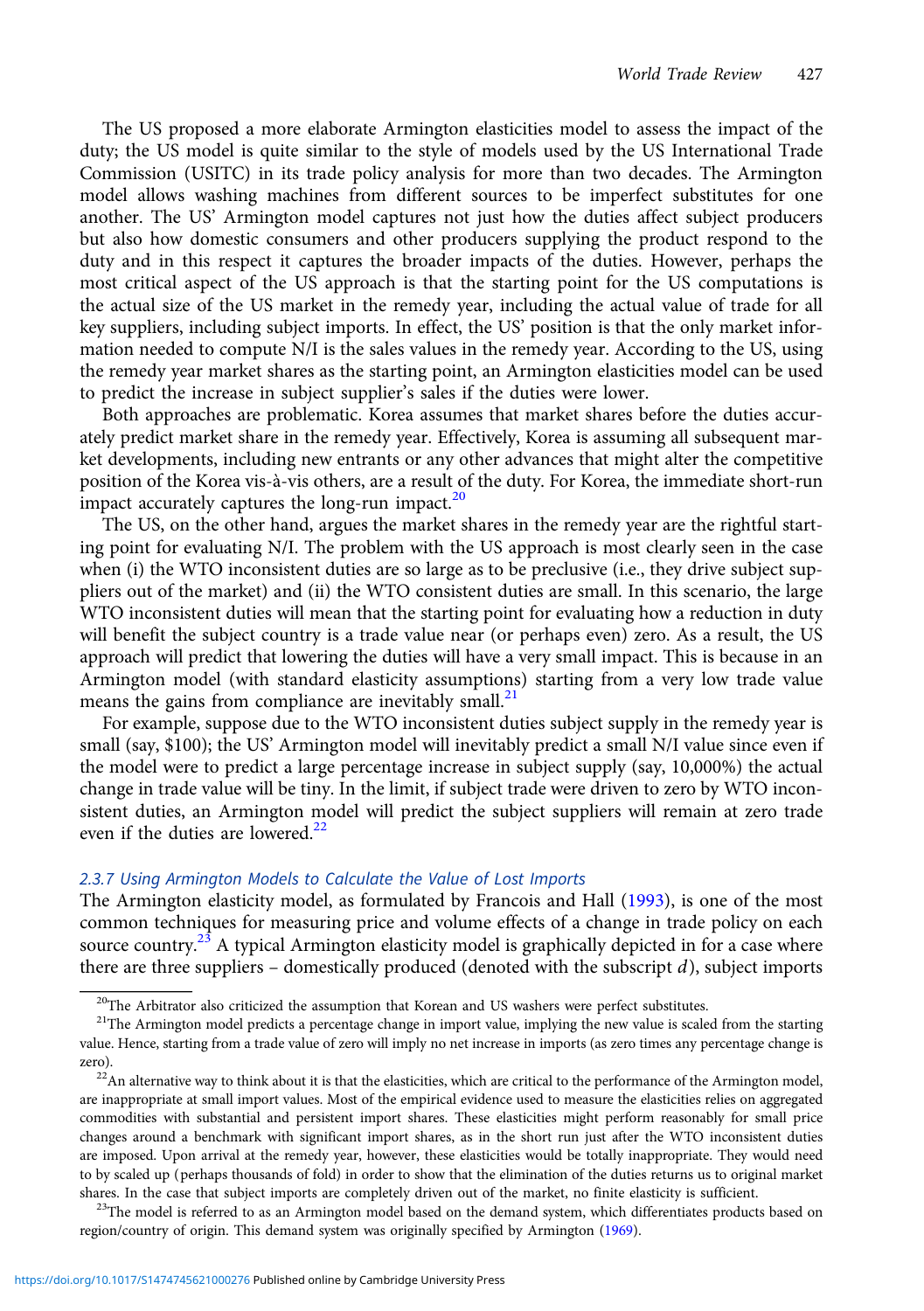

Figure 1. Policy Analysis in an Armington Elasticities Model

(denoted with the subscript  $s$ ), and non-subject (denoted with the subscript  $n$ ). For simplicity, one may think of the y-axis measuring price (in USD) and the x-axis measuring the quantity of product. For technical reasons, in Figure 1 we denote the price and quantity in logarithms because that more accurately captures the functional forms used in the actual Armington elasticities model.

The supply and demand curves for each supplier are depicted in their own subfigure. In each chart, the initial equilibrium is given by the point  $A$  (where each supplier's demand curve  $D$  intersects its supply curve S).

When the United States imposes its WTO-inconsistent duty (denoted as  $\tau^{INCONS}$ ). the relevant supply curve for subject (Korean) exporters to shift from S to  $S_{INCONS}^{\tau}$  (depicted in the middle chart) and causes the equilibrium to shift from point  $A$  to point  $B$  (the shift is denoted by the '1' in the subject supplier chart). As a result of the increased duty, subject exporters sell fewer units to the United States and US consumers pay a higher price for those units.

The duty imposed on subject exporters impacts the other suppliers in the market. The demand curve for products sold by (i) US producers and (ii) exporters from the rest of theworld both shift out and to the right (depicted as the shift from  $D$  to  $D^{'}$ ); the shift is indicated by the '1' in each chart.

The question for the Arbitrator is, what would be the sales by subject suppliers if the WTO-consistent AD duty were imposed? We denote the WTO-consistent duty as  $\tau^{\text{CONS}}$ , where  $\tau^{CONS} < \tau^{INCONS}$ ).

If the US had adjusted its AD policy so its AD duties were WTO-consistent, the size of the duty would decrease and the relevant supply curve for the subject exporters would shift from  $S_{INCONS}^{\tau}$  to  $S_{CONS}^{\tau}$ . This decrease in the duty causes the equilibrium to shift from point B to point C (the shift is denoted by the '2' in the subject supplier chart). As a result, relative to the WTO-inconsistent duty the market outcome (depicted by point B), subject exporters sell more units to the United States and US consumers pay a lower price for those units.

The reduction in the duty on subject exporters also impacts the other suppliers in the market. The demand curve for products sold by US producers and exporters from the rest of the world both shift in and to the left (from  $D^{'}$  to  $D^{''}$ ; this shift is indicated by the '2' in the non-subject and US supplier charts).

While the Koreans submitted a different economic model, the Korean's approach was an attempt to capture the impact on subject sales of moving from point  $A$  to point  $B$ , and then from point B to point C. Crucially, Korea proposes evaluating the impact using trade values before the duties were imposed and then extrapolates that market impact to the remedy year,

By contrast, the US proposed the Arbitrator use an Armington model to calculate the difference in subject imports between point  $B$  and point  $C$  using remedy year trade values for the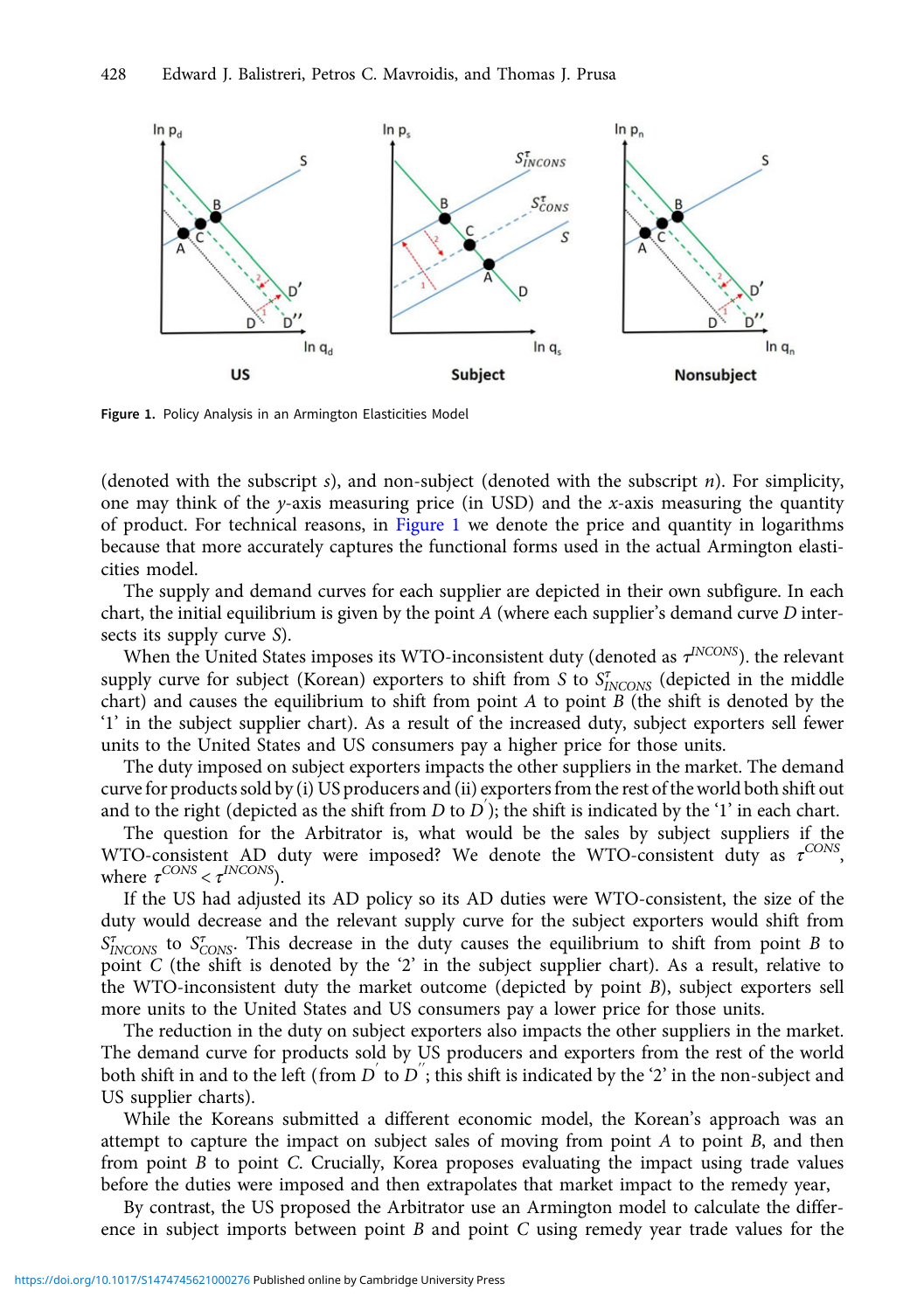

Figure 2. Does Armington Model Capture Actual Market Dynamics?

analysis. The Arbitrator correctly rejected the US approach noting that the trade value in the remedy year reflects the depressing effects of the WTO inconsistent duties imposed many years prior (para. 3.118).

Confirmation that the US' proposed starting point is inconsistent with the underlying Armington model can be seen most clearly if one supposes the WTO-consistent duty were 0% (i.e., a de minimis margin). In such a scenario under a properly specified Armington model, the curve  $S_{INCONS}^{\tau}$  would shift all the way back to S. In this case, the decrease in duty would cause the equilibrium to shift from point  $B$  to point  $A$ . In other words, when the tariff is reduced from  $\tau^{INCONS}$  to 0% the Armington model should predict that subject imports would return to the level they were before the duties were imposed. However, the Armington elasticities model is a short-run model; this prediction only occurs if the starting point for the calculation corresponds to the short-run value.

The conceptual problem with the US' proposed starting point is depicted in Figure 2. Implicit in the US' position is that the model's short-run prediction accurately describes the long-run trade values observed during the remedy period. This is depicted in the left-side panel where the short-run equilibrium (point B) also accurately depicts equilibrium in the remedy year. What occurred in US-Washing Machines, on the other hand (and is very likely a concern in any case where many years have passed since the WTO inconsistent duties were imposed) is that market has moved to a new equilibrium, as depicted by point  $B^{'}$  in the right-side panel. As depicted, the initial short-run shift in supply is denoted by '1a' and in the longer-run subject supply has experienced an additional shift (denoted by the shift '1b' in the figure). Starting the N/ I counterfactual analysis from point  $B^{'}$  would result in a simulated new equilibrium that bears little resemblance to the relevant point implied by the economic theory, point  $A<sup>24</sup>$ 

## 2.3.8 The Arbitrator's Solution – A Two-Step Armington Model

While the Arbitrator recognized Korea's view that the market shares in the remedy year were distorted and that consequently that data from the remedy year alone were insufficient to analyse the

 $^{24}$ An alternative interpretation of Figure 2 is that the elasticities used in the Armington model capture short-run effects, not long-run effects. As a result, the model would work if the starting point (in the remedy year) were point B. But, the starting point is point  $B$ .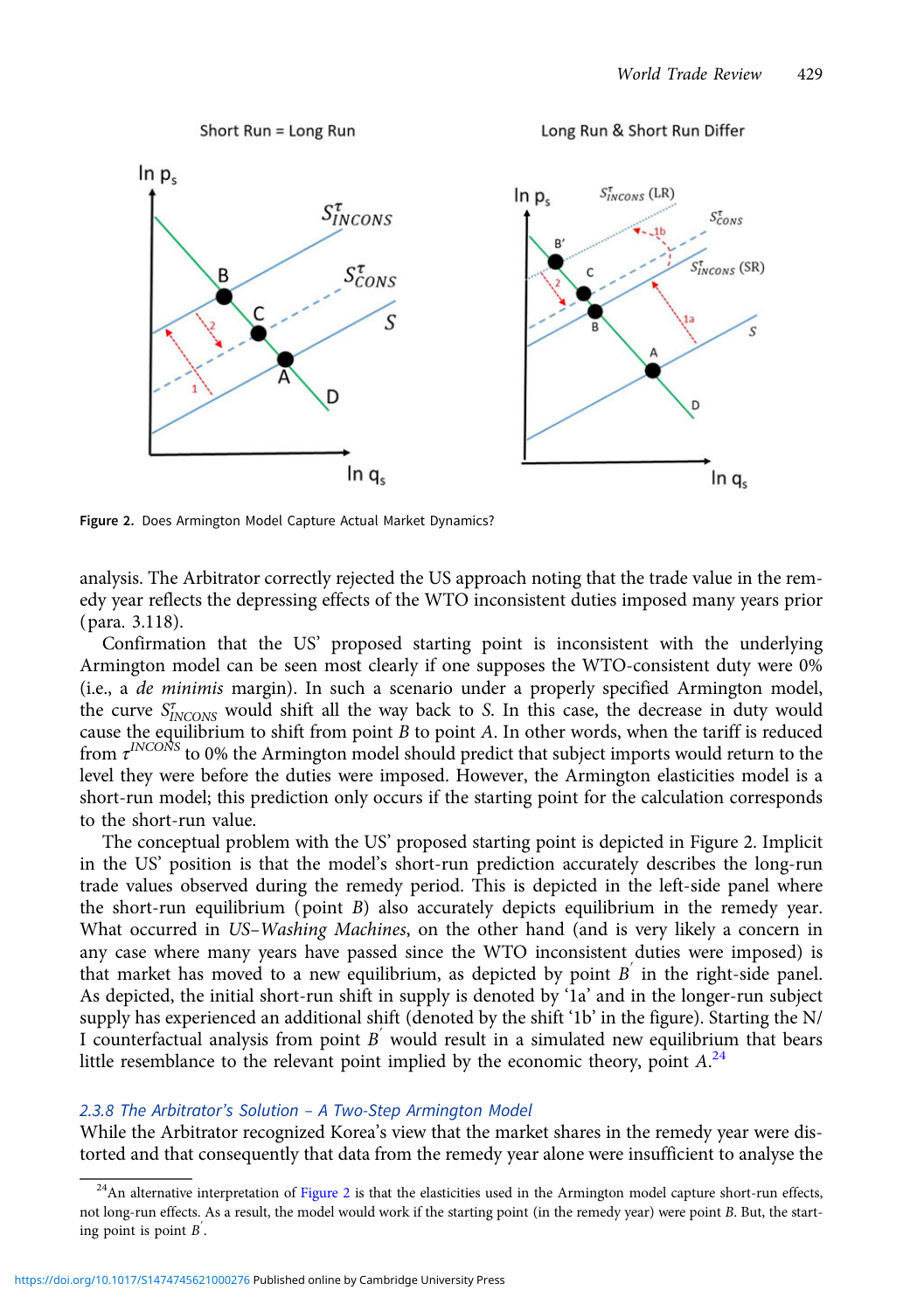<span id="page-9-0"></span>effects of WTO inconsistent duty, the Arbitrator felt the analytical approach proposed by Korea was too simple. The Arbitrator felt the Armington model proposed by the US was more flexible. Nevertheless, the US model suffered from the serious problem of producing short-run predictions when what was needed was a model that estimated long-run market outcomes. The Arbitrator resolved these issues by creating its own modelling approach – a two-step Armington model.

As the first step, the Arbitrator applied an Armington elasticities model to the US market as it existed prior to the imposition of the WTO-inconsistent duties. This first step estimates the impact of imposing the WTO-inconsistent duties on the sales of the subject products by each of the suppliers.<sup>25</sup>

As the second step, the Arbitrator then applied the counterfactual market shares of each of the suppliers (simulated under the first step) to the actual 2017 total value of the US market. This produces a counterfactual estimate of the value supplied by each of the suppliers in 2017 under the assumption that WTO-inconsistent duties are applied. This intermediate calculation is an attempt by the Arbitrator's to isolate the pure effect of the duties and abstract from other changes that have occurred in the US market over the period of time that the WTO-inconsistent duties have been imposed.

With the counterfactual 2017 sales as the starting point the WTO-inconsistent duty is replaced with the WTO-consistent duty and a second Armington policy simulation is performed. This second step simulates the impact of imposing the (lower) WTO-consistent duty on the sales of the supply sources.

The Arbitrator then computes N/I by subtracting Korea's counterfactual 2017 export value with WTO-inconsistent duties (which are the result of step one) from Korea's simulated 2017 export value with WTO-consistent duties (which are the result of step two).<sup>26</sup> Importantly, under the Arbitrator's two-step method, N/I is based on the difference between two counterfactual estimates. Korea's actual Washer sales in 2017 do not enter the N/I calculation.

The Arbitrator argued the two-step approach results make them a more reasonable proxy for long-run results than either Korea's or US's proposals. The crucial innovation is the use of the immediate (or short-run) simulated market shares as a benchmark from which to evaluate the N/I. In addition, if one assumes the key difference over time can be captured by the change in the size of the US market, the results from the Armington elasticities model can be conveniently scaled to match the size of the market in the remedy year.

# 3. Beware When Tinkering with the Counterfactual

This award is not unproblematic. In fact, any time a counterfactual is chosen, problems emerge. Problems did emerge in past cases as well where a reasonable' counterfactual was chosen. We explain.

# 3.1 The Irresistible Appeal of Simplicity

The simplest counterfactual is the case where the challenged measure is presumed never to have been adopted. In this scenario, econometric evidence will be typically used in order to construct a hypothetical market that describes how the suppliers (and buyers) would have acted if the challenged measure had never been present. Yes, speculation even in this scenario, is unavoidable. This is nevertheless, the only inconvenience.

 $^{25}$ In US-Washing Machines, the Arbitrator only considered two varieties, the subject Korean washers and an 'all others' category that included domestic production and all non-subject imports (this was how Korea proposed dividing the suppliers). However, in general one would expect the Arbitrator to consider at least three varieties: subject imports, non-subject imports, and domestic production.<br><sup>26</sup>Korea's export value is calculated at world prices (net of duty). The duty payments do not accrue to Korea and are there-

fore irrelevant to complainant damages.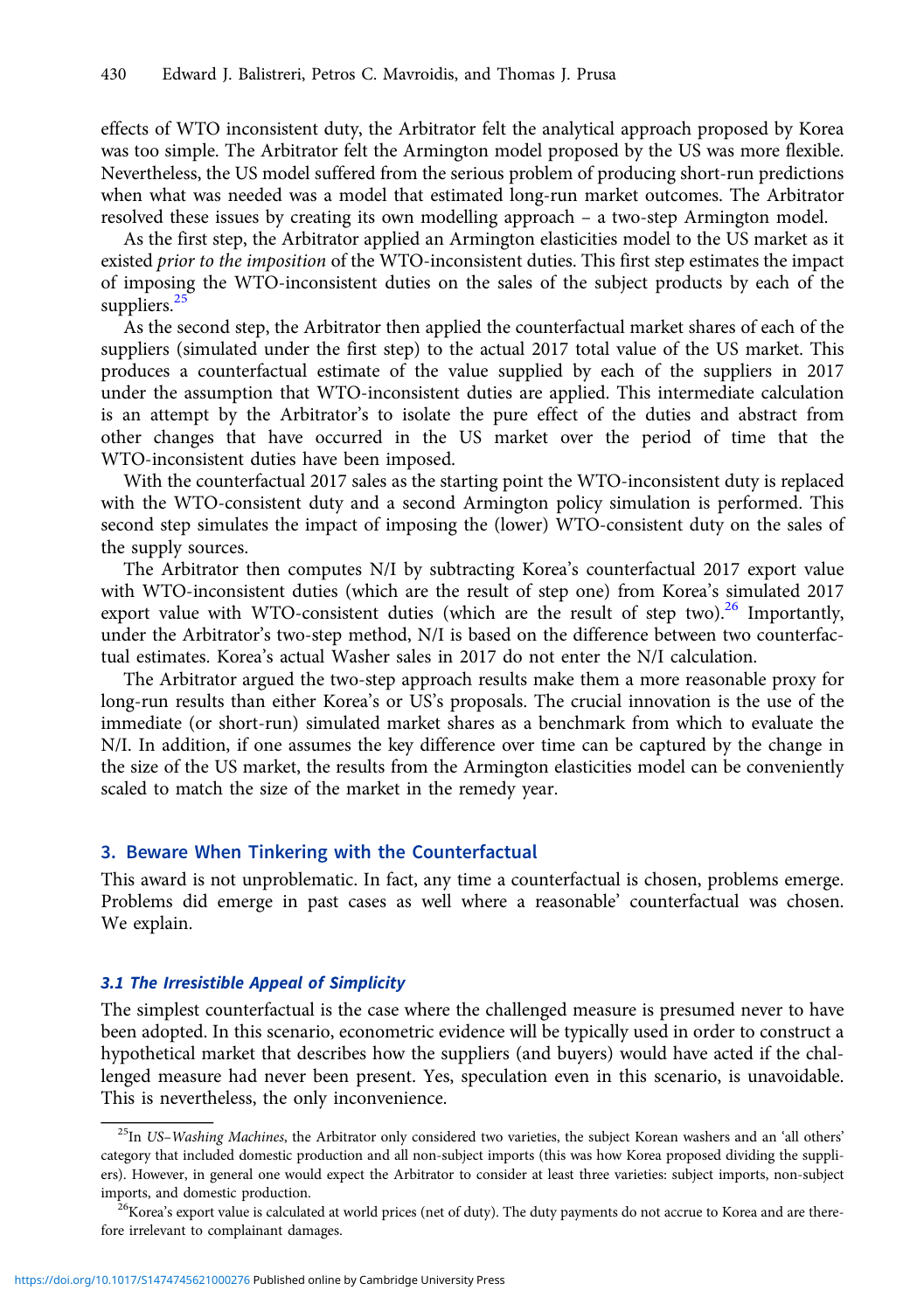For example, consider the growth rates that were used to compute the counterfactual in the EC–Bananas dispute. When constructing the ex post counterfactual, say in 2000, for damage suffered in the years 1995–2000, the Arbitrator could have used actual growth rates observed in the bananas market or, alternatively, could have estimated growth rates. In the former case, the presumption is that growth rates would be the same irrespective of whether the challenged measure was ever adopted. In the latter case, the Arbitrator would assume absence of the challenged measure and then use statistical techniques to calculate the hypothetical growth rate. At any rate, some speculation is inevitable. It can, of course, be somewhat tempered, depending on the robustness of the methodology used.

On the other hand, there is an undeniable advantage to computing N/I assuming the policy is fully removed/revoked: there is no doubt about the legality of the counterfactual. One cannot be confident this is true when recourse to a 'reasonable' counterfactual, other than absence of commission of the illegal act, has been made.

The counterfactual used in US–Gambling highlights our point. The only way the counterfactual used in US-Gambling could be WTO consistent would be if the IHA exhausted the forms of Internet gambling. But we know that this was not (and is not) the case. The United States, thus, continues to violate the WTO (since it imposes restrictions when it had not made any contractual provision to this effect for all forms of Internet gambling), while paying compensation only for a small part of it (IHA).

Or, even if the counterfactual were WTO-consistent, it could be that its plausibility is questionable. The Arbitrator, in the two reports cited above (EC-Bananas; US-Gambling), tried to insulate itself from similar criticism, when stating that it was under no obligation to identified the likeliest counterfactual. It sufficed that the Arbitrator identified one plausible scenario. However, it is unclear whether the counterfactual's plausibility is measured by reference to the Arbitrator's or the parties' expectations.

Again, consider the EC–Bananas dispute. There is no doubt that tariff quotas are legal, and were extensively used in the realm of negotiations on farm trade during the Uruguay round. Indeed, the Arbitrator ensured that its counterfactual would not suffer from illegalities (para. 7.7). The Arbitrator went on and imposed one global tariff quota for both third countries, as well as for nontraditional ACP exports.<sup>27</sup> What is the guarantee that this counterfactual is plausible, or something the trading partners of the European Union could have legitimately anticipated?

What was clear during the Uruguay Round was that the EU delegates were keen to preserve the market share of ACP bananas and the ensuing profits of European distributors (Messerlin, [2001\)](#page-14-0). This is why they signed the Framework Agreement and guaranteed preferential rates to bananas originating in ACP countries, which agreed to forego their rights under the MFN (most-favoured nation) clause. Under the circumstances, the plausibility of a global tariff quota can be seriously questioned.

The borderline case is US – Section 110(5) Copyright Act. But in fact, this case should not serve as example at all. The mandate of an Arbitrator under Article 25 is not the same as that of an Arbitrator under Article 22.6. In this dispute, there was partial overlap, and this is why we referred to US – Section 110(5) Copyright Act. The Arbitrator in US – Section 110(5) Copyright Act though, was entitled to construct a counterfactual, as per the request of the parties.

The crux of the matter is this: the legality of implementing measures is discussed during the compliance procedure. During the compliance review, panels will question and evaluate the legality of a measure that has been adopted, and nothing else. If they find that it suffices to implement the recommendation, then it is the end of the story. If not, then we simply have no clue as to the legality of any other measure that could have been adopted, 'reasonable' or not.<sup>28</sup>

 $27$ These quotas cover quantities in excess of traditional quantities supplied by traditional ACP countries (12 countries, identified in the report), and any quantities supplied by ACP countries which are not traditional suppliers of the EU market.<br><sup>28</sup>Practice has evolved, arguably against the letter of law, and has allowed for a second bite

the acceptance of a second compliance panel. The DSU of course, does not allow for anything like this to happen, as there is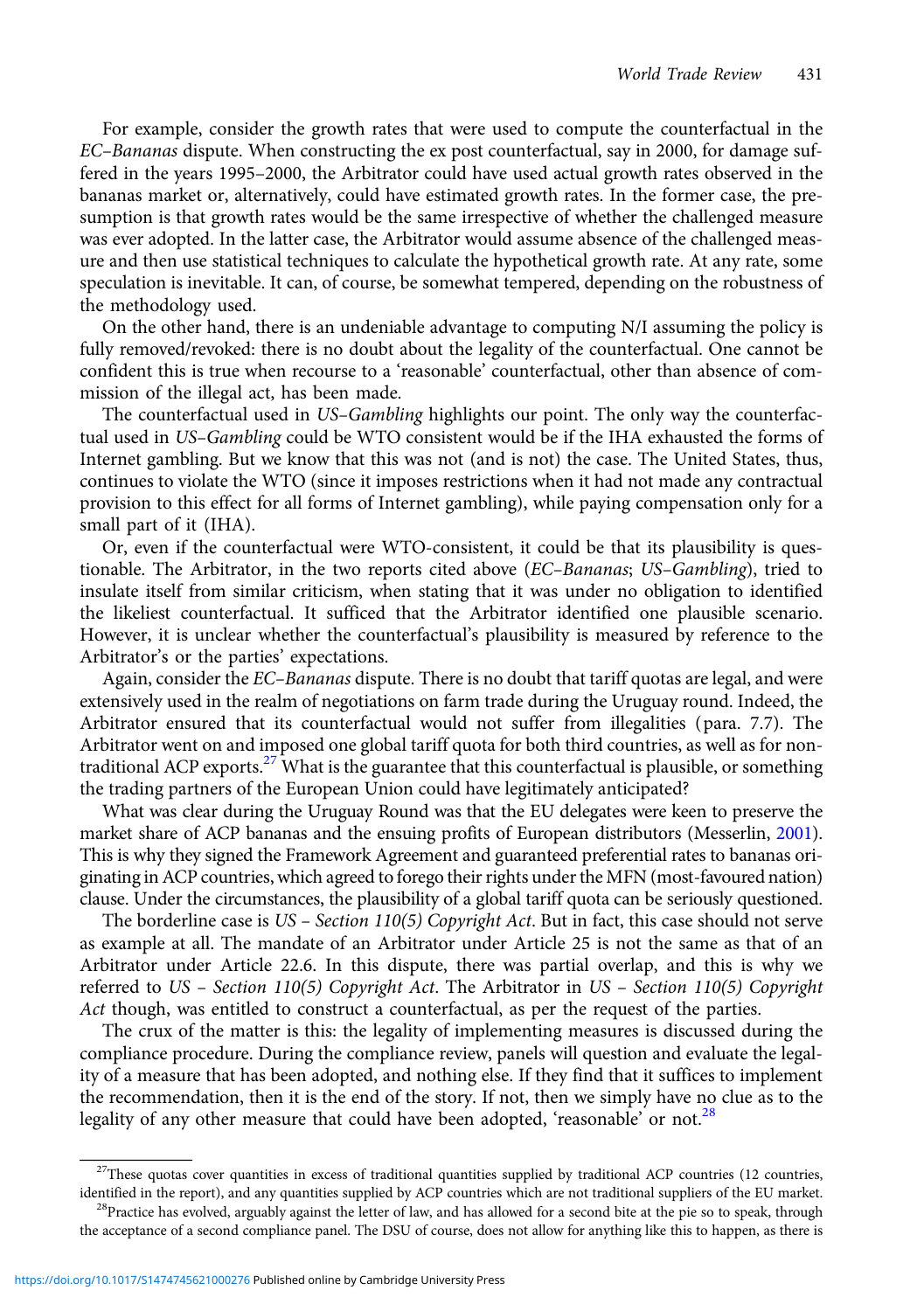There is an additional issue to discuss here. What is the likelihood that Korea might have litigated the case, had the USDOC used W-W? What if Korea was keen in outlawing zeroing when used in a W-T scenario, and nothing else? Since standing AB case law holds that zeroing is WTO-inconsistent in a W-W and in a T-T scenario, Korea might have initiated the dispute to peg the final nail in the zeroing coffin. If true, Korea's damage would be exhausted in the legal fees it paid, which cannot be recuperated, as per standing WTO case law (Mavroidis, [2000\)](#page-14-0). We do not know if this was the case, but the Arbitrator does not know that either.

# 3.2 Institutional Issues

The use of the 'reasonable' counterfactual raises a few institutional issues as well. We discuss them succinctly in what follows.

## 3.2.1 Is the Panel Engaging in a De Novo Review?

Standing case law suggests that panels cannot engage in a *de novo* review, that is they must take the factual record as established by the investigating authority. They cannot redo the investigation. But, this is exactly what the Arbitrator has done in US–Washing Machines. The USDOC had calculated W-W margins (without zeroing) during the investigation, but had based the duties it actually imposed using W-T (with zeroing). The Arbitrator resurrected the W-W calculation, and used it as benchmark, as its 'reasonable' counterfactual, in order to calculate the level of retaliation.

In this case, data about W-W were readily available. What if this had not been the case though? What if the USDOC had computer code had only reported W-T margins? Would the Arbitrator have redone the calculation from scratch? We will never know, alas.

## 3.2.2 Why is T-T Not Equally Reasonable?

The Arbitrator makes an assertion, an un-explained affirmation to the effect that W-W is a reasonable counterfactual. The Arbitrator further affirms, citing prior case law, that there is no need to search for the likeliest counterfactual. Thus, through an invented standard of review, the Arbitrator makes life easy for itself. What is the guarantee, though, that a plausible counterfactual observes the quintessential mandate of the Arbitrator–ensuring equivalence between damage and retaliation?

Why, for example, in US-Washing Machines, is W-W more reasonable than T-T? More generally, what are the statutory underpinnings of the 'reasonableness' standard? Article 22.4 of DSU speaks of equivalence not of reasonableness.

# 3.2.3 The Panel's Attitude Kills Two Instances of Adjudication

Korea might (or might not) have challenged the W-W methodology. We will never know. What we do know, though, is that it cannot do so. The case is over, as the Arbitrator, by using W-W as counterfactual, has immunized itself from challenges.

## 3.2.4 No Guarantee that Due Process Is Served

On the same wavelength, were this approach to be followed in other casesl, due process could be disserved. We explain. In this case, because the US authorities did calculate the dumping margin under all three methodologies (W-W; T-T; W-T), Korea had uninhibited access to the files. But, it could be the case that another investigating authority proceeds to calculation under W-T straight away. In this case, an Arbitrator, who assumes that a W-W dumping margin is the appropriate counterfactual, has, ipso facto, deprived the investigated entities from their due process

only one reasonable period of time during which implementation must occur, and clearly the measures discussed during the second recourse to a compliance panel have been taken after its end.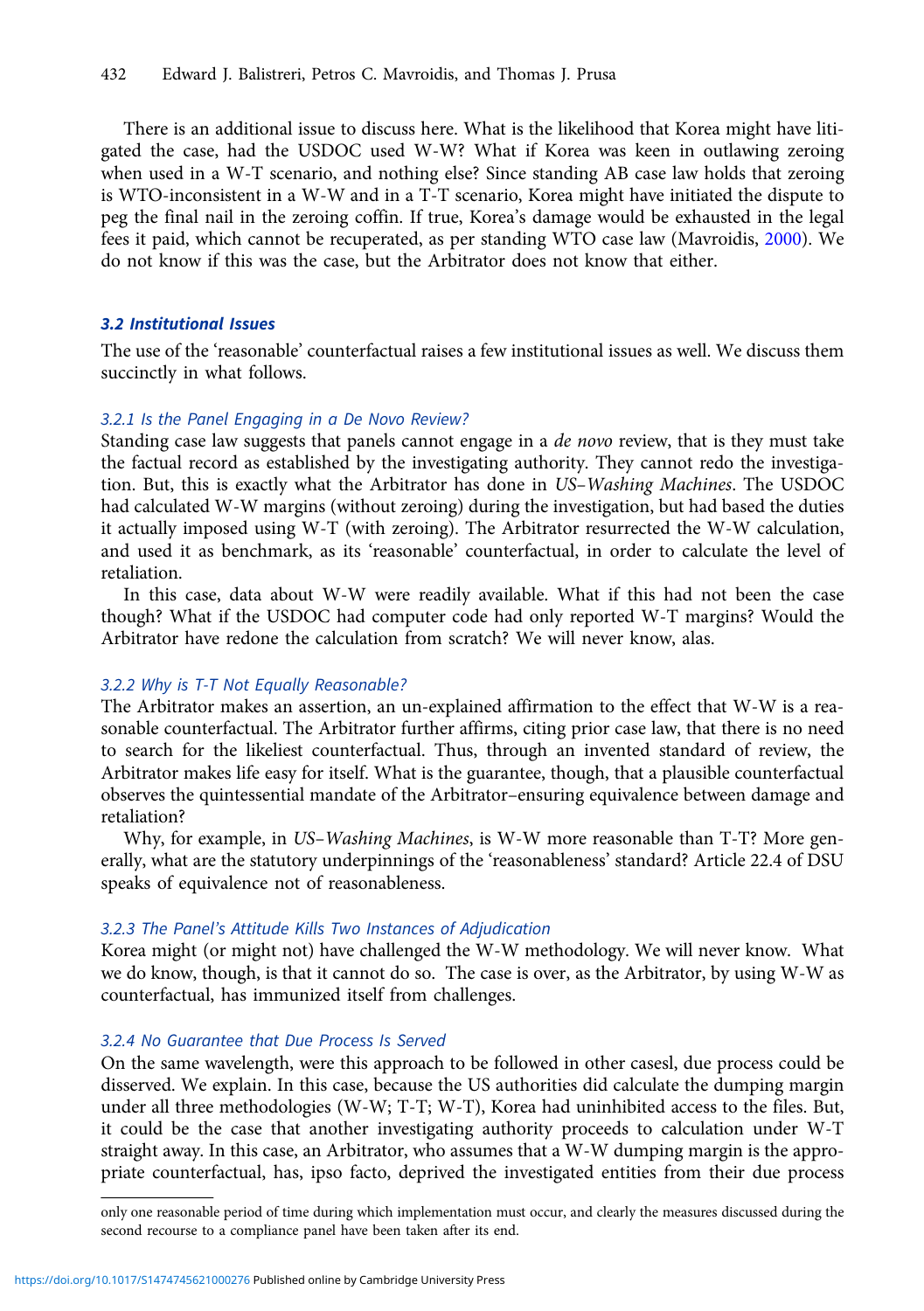<span id="page-12-0"></span>rights to question the consistency of the determination with the Antidumping Agreement, had the W-W methodology been privileged..

# 3.2.5 Are Panels Equipped to Choose the Reasonable Benchmark?

Panels are ill-equipped to perform the kind of review the Arbitrator has in mind. It works in US–Washing Machines because the calculated W-W margin was part of the record. But, what if it had not not? What is the guarantee that panels are knowledgeable enough to calculate reasonable dumping margins?<sup>29</sup> Even if we assume knowledge, what is the guarantee that panels have the information available to calculate reasonable dumping margins?

Or, would the Arbitrator have come up with a different counterfactual, in case W-W had not been available? But which counterfactual margin would emerge given that the Arbitrator itself asserted that Korea could not reasonably expect a 'no AD duties' scenario? By its own words, the Arbitrator had invited some calculation of the dumping margin, an exercise that we can seriously doubt they could complete without violating all of the points we have made so far.<sup>30</sup>

# 4. What To Do To End Tinkering?

The DSU regulation leaves a lot to be desired when it comes to discussing enforcement. This is probably one reason why the Arbitrator has behaved in erratic manner, as discussed above. In what follows, we advance a few thoughts to remedy this part of the overall enforcement process.

## 4.1 The Easy and Obvious Way Out

One quick and sure way to avoid problems is for the Arbitrator to always presume that the counterfactual is a state of the world where the illegality had not been committed at all. One might retort that our proposed solution might prove Draconian for minor violations. We have two responses to that.

First, there is a self-selection of disputes, and it is highly unlikely that complainants will challenge inconsequential violations. Indeed, the record so far of disputes by and large supports this view.

Second, in the unlikely case it happens again, minor violations can easily be addressed at the compliance stage, so that they provide no benchmark for calculating retaliation. The absence of retroactive remedies, de facto anyway, in the WTO system supports this view.

#### 4.2 If We Were to Improve the Process through Legislative Amendment

Since we are at it, here is our proposals for amending the DSU, and improving the quality of the process.

#### 4.2.1 Should the Original Panel Act as Arbitrator?

It does not make much sense to have the original panel act as Arbitrator. The original panel is too immersed in the dispute, and possibly subconsciously influenced by the process. The Arbitrator in US–Washing Machines was well immersed in the intricacies of the investigation before the

<sup>&</sup>lt;sup>29</sup>Investigating the panel process, the conclusion in Mavroidis and Neven  $(2017)$  $(2017)$  was that recourse to economics/econometric expertise is largely a function of the preferences of individual panelists, and not a matter of compulsion, whenever warranted.<br><sup>30</sup>The USDOC dumping margin calculations can be based on thousands of individual transactions, or in some cases tens

of thousands of transactions. While it might be conceivable that all confidential transaction data can be put on the record for a straightforward zeroing calculation, there is no assurance that in other disputes the parties would know what confidential data need to be submitted. Tens of thousands of pages of support information can be submitted as part of an antidumping of countervailing duty case. It is impossible for parties to know what part of their submissions will be deemed relevant for the Arbitrator's counterfactual.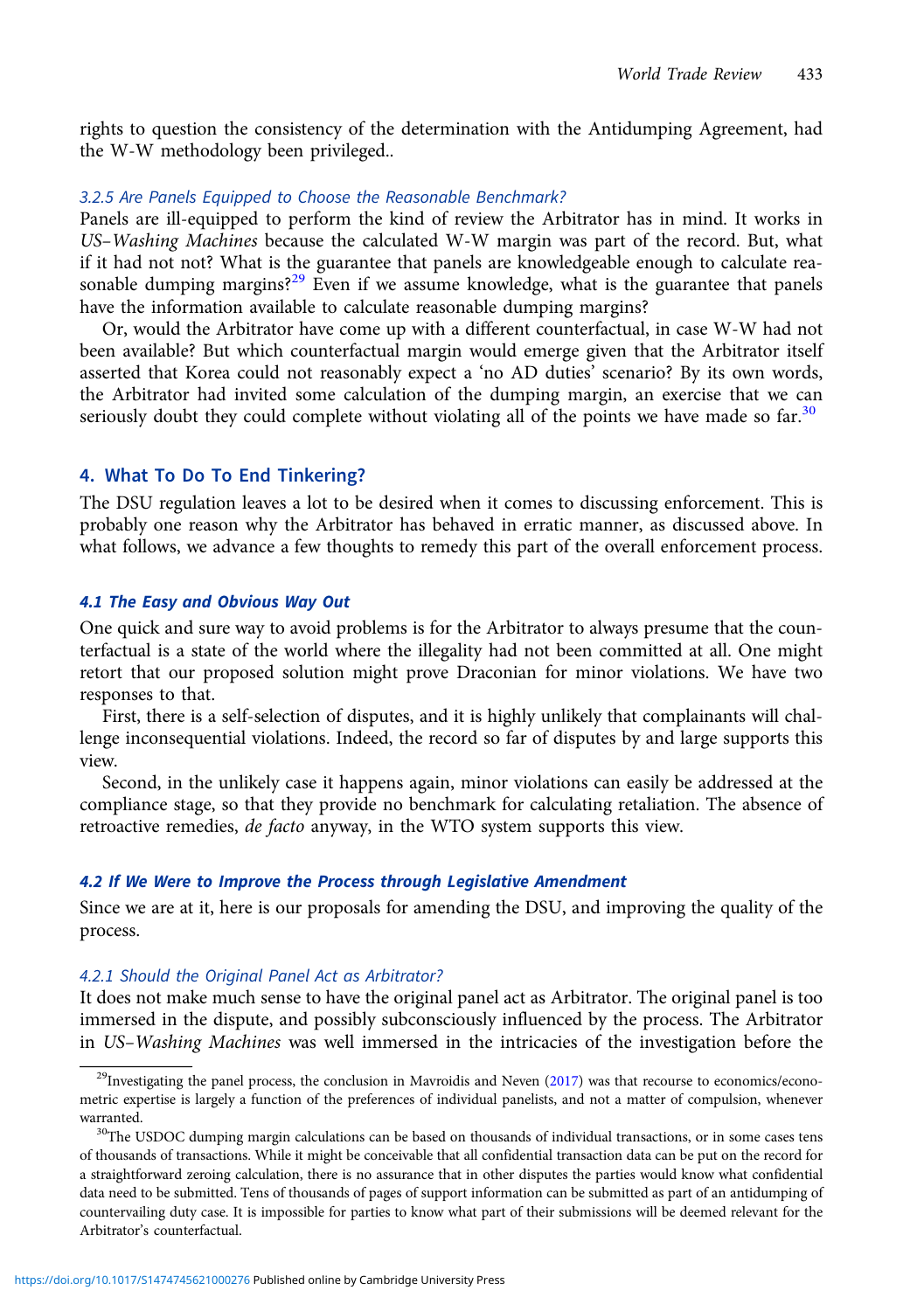<span id="page-13-0"></span>USDOC, and did not hesitate to employ information from the files (the computer code output), without inquiring into the legitimacy of this approach.

A pair of fresh eyes, insulated from the original dispute, is needed to ensure that it will not use and, alas, abuse the factual record.

# 4.2.2 Appeals against Arbitrators' Reports

The evaluation of retaliation is probably the single most important aspect of the process. Enforcement, absent moral persuasion, largely hinges upon credibility of threat. Yes, the major stumbling block here is the statutory threshold in Article 22.4 of DSU, which amounts to cheap (temporary) exit from the contract. While we have sympathy for re-thinking the statutory threshold, a comprehensive discussion of this point escapes the ambit of this paper.

We do think, nevertheless, that the Arbitrator's decision should be appealable. Extending the process by a few months might be worth it, if this is the way to avoid tinkering with the counterfactual, and thus also reducing the potential for the errors we have discussed above.

#### 4.2.3 Return to Suggestions

A more daring amendment would be to ask panels to issue binding suggestions, and thus provide interested parties with a ready-made counterfactual.

# 4.2.4 Rethink and Rewrite Article 22.6

Retaliation kicks in from the end of the reasonable period of time. But it is calculated based on damage inflicted years before. And here is the paradox. The WTO wants retaliation limited to the damage suffered, but not based on the damage suffered. For if that were the case, retaliation would have to retroactive, and not prospective.

By making retaliation prospective, we ask from Arbitrators to make generous assumptions. Think of it this way. Assume the total market size of the US washers' market between 2011 and 2014 (when Korea suffered damage) was \$1 billion, and Korea's market share was 40%. Korea's loss was \$400,000,000. The end of the reasonable period of time, let us assume, was 2017. And by that time the washers' market might be worth \$0, because of a new invention, or \$2 billion, because of a change in consumer preference. In either case, Korea will still be entitled to \$400,000,000 no matter whether the market is booming or has gone bust.

What is then the purpose of retaliation? If it is to make sure that WTO members will be incentivized to perform their contractual obligations, the current regime achieves the exact opposite in case of booming markets. US has strong incentives to keep Korean washers out of the expanding US market, and would not mind paying the \$400,000,000 to this effect.

# 5. Aftermath and Impact on Future Article 22.6 Disputes

Following the Arbitrator's award, the US authorities conducted a sunset review of the AD/CVD orders on Korea and Mexico. In that review the USITC determined

that revocation of the countervailing duty order and the antidumping duty order on large residential washers ('LRWs') from Korea would not be likely to lead to continuation or recurrence of material injury to an industry in the United States within a reasonably foreseeable time. $31$ 

In its determination the USITC cited the decision by LG Electronics and Samsung to build large washer production facilities in the United States.<sup>32</sup> With the AD/CVD orders revoked, the United

 $31$ USITC [\(2019](#page-14-0)), p. 3.<br> $32$ USITC [\(2019\)](#page-14-0), p. 20 ('We find that LG and Samsung are likely to maintain their plans to supply the US market primarily from their new US washer production facilities after revocation.').